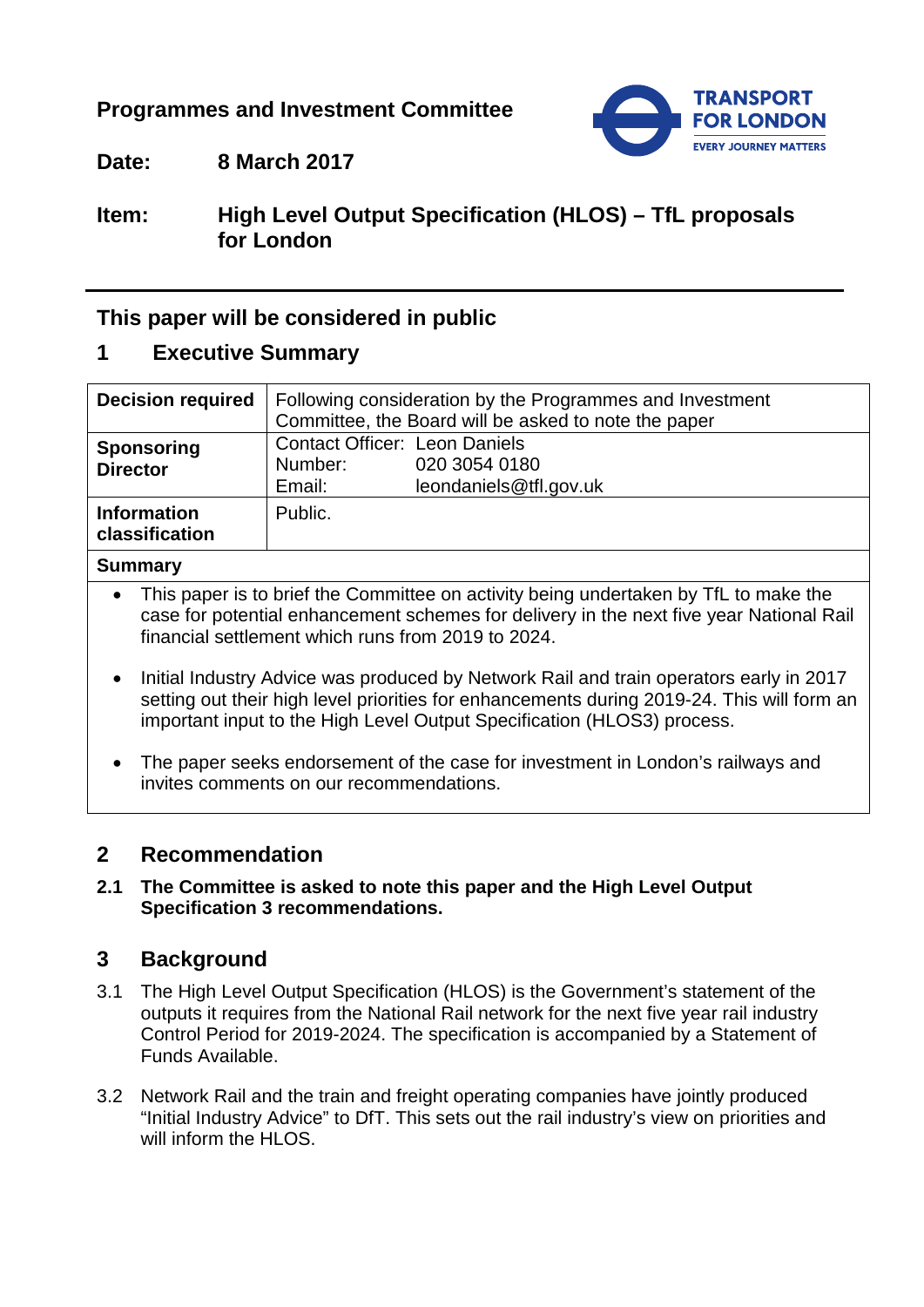- 3.3 This paper therefore has two purposes:
	- (a) to inform our input to the HLOS; and
	- (b) to provide material to support the case for essential investment in London's railways.

## **4 HLOS3 Recommendations**

- 4.1 Crossrail 2 is our highest priority scheme but its scale and timing means that it is outside the HLOS process. TfL's recommended schemes are summarised below and in the appendices. These have been developed with a view to affordability and deliverability; this is a judgement where we have aimed for a suitable level of ambition towards delivering the National Rail outputs of the Mayor's Transport Strategy (which is currently under review), whilst recognising the likely funding constraints and the fact that there will be a substantial overhang of schemes deferred from Control Period 5 (CP5 2014 - 2019) which will not now be delivered during 2014-2019. The package of schemes does not address all future capacity concerns, but instead goes for value for money solutions where available.
- 4.2 TfL's proposed package of schemes has a capital cost of £3.6bn. Key benefits of the schemes are frequency improvements, journey time savings and reduced crowding. The schemes contribute to access to homes and jobs through improved connectivity. The package will generate significant wider economic benefits. The programme assumes the ongoing programme of London Underground line upgrades and other committed investment projects in the TfL Business Plan.
- 4.3 The schemes include the metro-isation of services in south and southeast London to deliver higher frequency, simplified service patterns and improved performance. Most of our recommendations focus on south London, where train frequency is significantly lower than in north London with consequential impacts on economic growth. Office for National Statistics data shows that growth in Gross Value Added (GVA) per head from 2004-14 was significantly lower at 23-25 per cent in outer south and southeast London than in other areas of outer London, where it averaged 33 per cent over the same period.
- 4.4 The package of schemes has been modelled in Railplan (London's Public Transport Assignment model) and has a Benefit Cost Ratio of 2.2:1 using TfL's appraisal methodology. If wider benefits are included, the Benefit Cost Ratio is increased to 3.0:1.

## **Train capacity recommendations**

- 4.5 The recommended train capacity schemes are summarised in the sketch map of the London area below. They focus on the areas of most severe crowding in future years, which are not addressed by CP5 schemes and other committed programmes including:
	- (a) Crossrail;
	- (b) Thameslink 12-cars and 24 trains per hour (tph) through the core;
	- (c) Lengthening to 12-cars on Southeastern inner suburban services;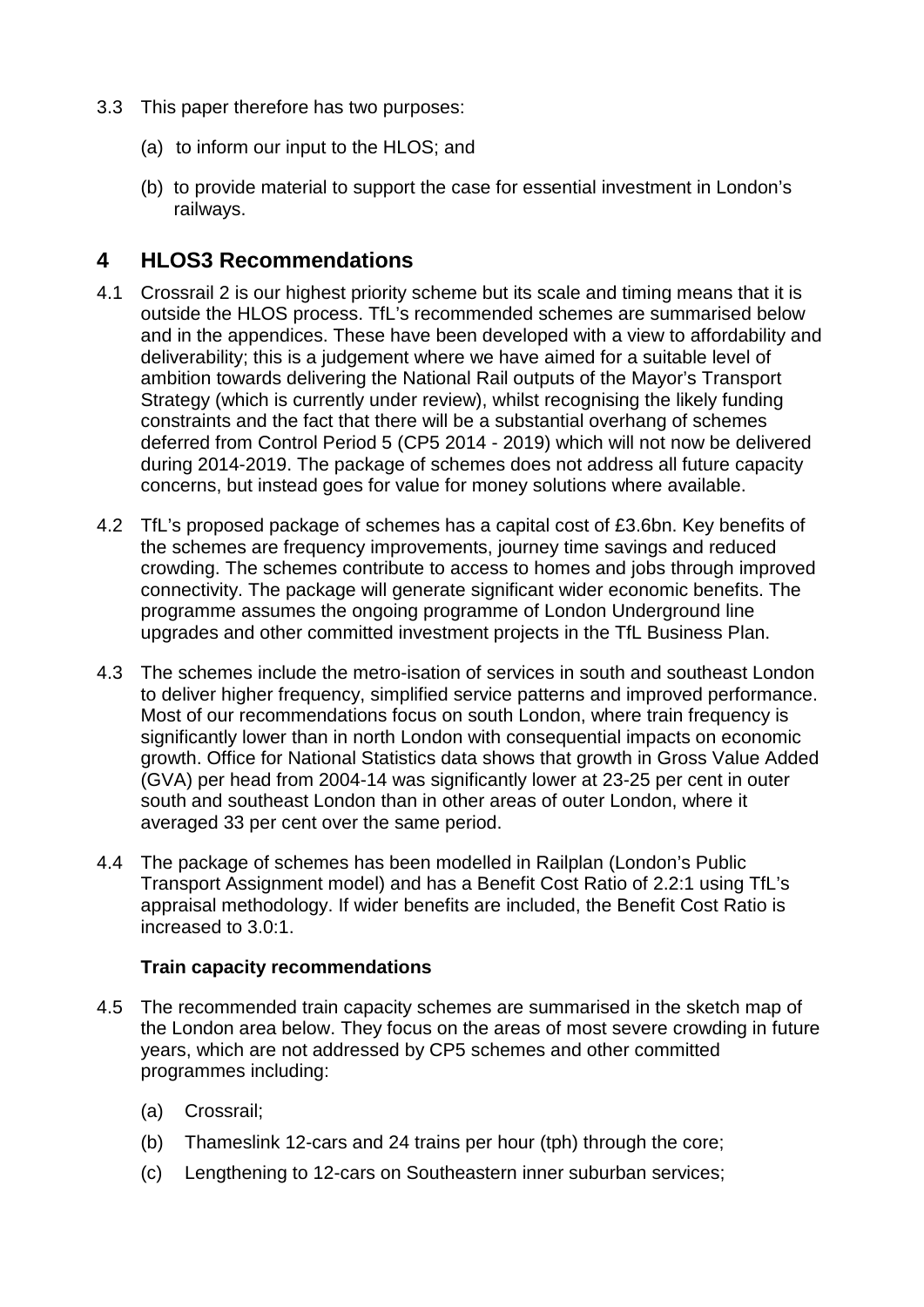- (d) Lengthening of Southern trains to provide more 10-car inner suburban trains and 12 car trains on Brighton Main Line route;
- (e) Lengthening of Southwestern trains to provide 10-car Windsor line and main suburban inner services, 12-car outer suburban services;
- (f) Gospel Oak Barking electrification and new 4-car trains; and
- (g) Infrastructure upgrade to deliver new service on West Anglia Main Line between Stratford and Angel Road.
- 4.6 There are a number of schemes recommended for the London Overground orbital routes above and beyond the optional service increases in the current concession contract. These are:
	- (a) capacity schemes to run longer trains and/or more frequent trains on the Stratford to Richmond and Clapham Junction routes;
	- (b) investigation of means to increase frequency on the East London Line to up to 24 tph by applying digital railway technology compared with 16 tph operating now; and
	- (c) investigating the case for Old Oak Common interchange stations at Hythe Road and Old Oak Common Lane.

### **Other recommendations**

- 4.7 In addition to train capacity enhancements, other improvements would be required to ensure that London's railways can meet the city's transport challenges, notably:
	- (a) station enhancements;
	- (b) capacity for rail freight; and
	- (c) technology and the potential role of the digital railway.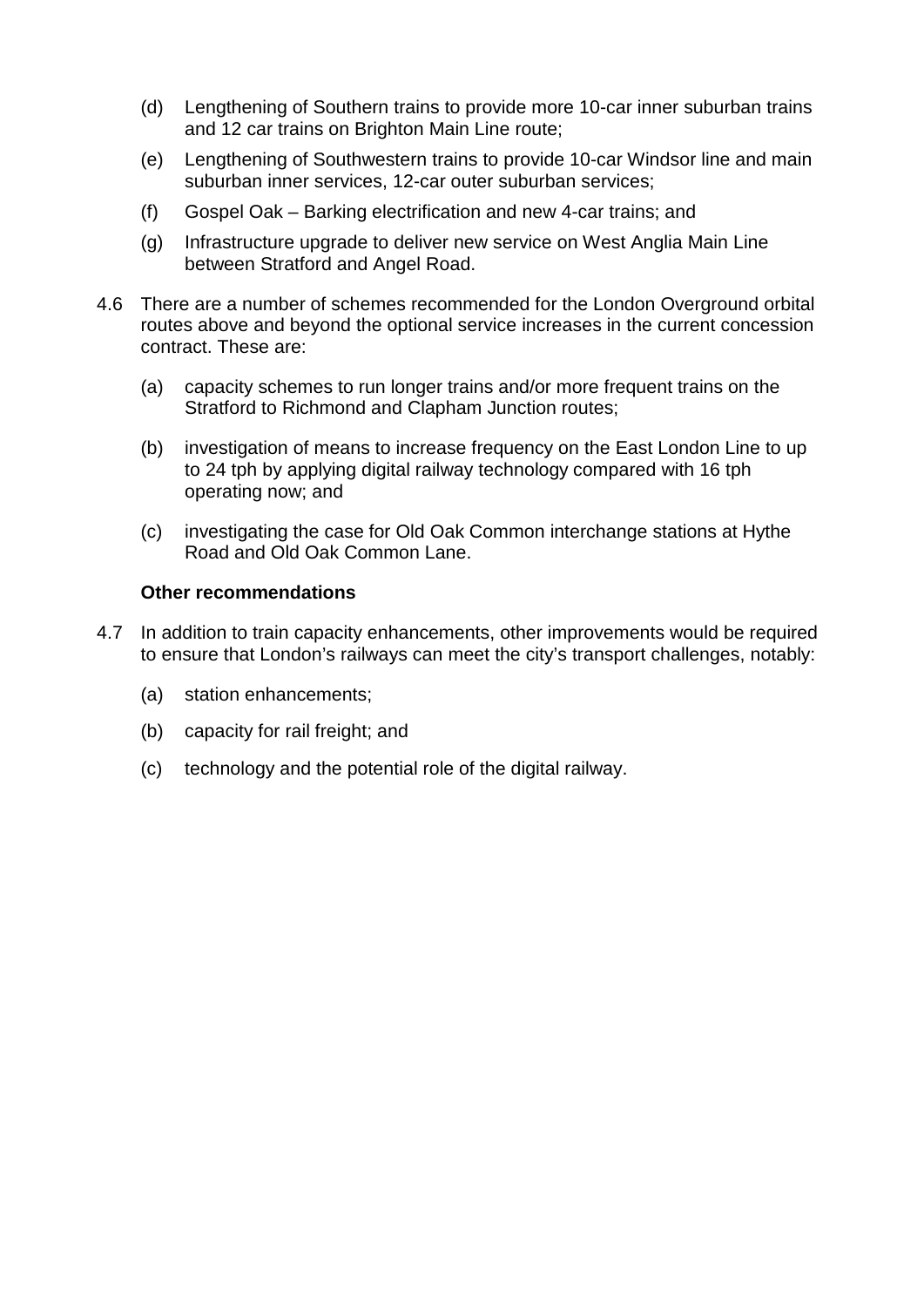#### West Coast

- •More 12-car trains
- •P reparation for HS 2 at E uston and O ld O ak C ommon

#### C hiltern

• L onger trains

#### G reat Wes tern

- •O ptimis e C ros s rail s ervice patterns
- •Western access to Heathrow\*

#### S outh Wes tern

- E xtra fast line frequency from grade separation at B asingstoke/Woking
- P repare for C ross rail 2
- T rain lengthening
- •Access to Heathrow\*

\*Associated with airport expansion

### G reat Northern

• Increase peak frequency into Moorgate by signal changes

#### West Anglia

- •Higher frequency, lengthening
- 4-track L ea V alley line to add paths and reduce journey time as potential first phase of C rossrail 2

#### G reat E as tern

• +3tph outers, train lengthening

## E ssex Thames ide

• L onger trains

### High S peed 1

•More full length 12-car trains

### S outh E as tern

•Metrois ation: infras tructure, metro s tyle rolling s tock, s impler service patterns,

#### car •Metrois ation: infras tructure, s impler service patterns, metro s tyle rolling s tock

•B righton Main L ine upgrade, infras tructure works, all trains 12-

**Orbital routes** • Barking Riverside • North London Line

• East London Line 24

• 8-car Southern trains to Shepherd's Bush

capacity

tph

S outh C entral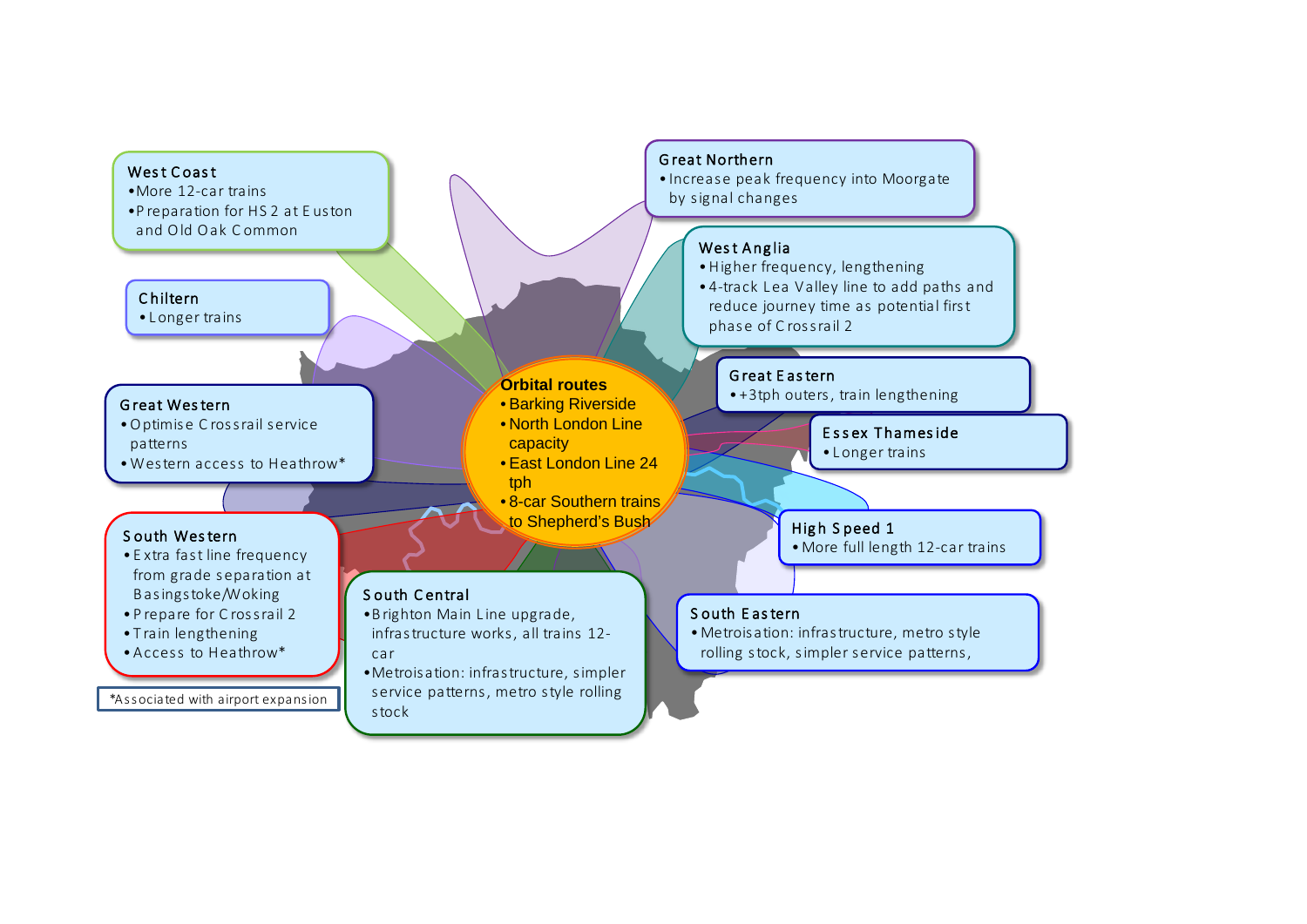4.8 Providing sufficient space at stations is a crucial enabler to achieving higher frequency services, maintaining dwell times and running longer or higher capacity rolling stock. Some stations are congested during peak hours making movement through the station difficult. Among the joint TfL/Network Rail priorities for congestion relief in London in Control Period 6 (CP6, 2019 - 2024) are:

| <b>Station</b>          | <b>Main points of congestion</b>           |  |  |
|-------------------------|--------------------------------------------|--|--|
| <b>Barking</b>          | Platforms and gateline                     |  |  |
| <b>Bromley South</b>    | <b>Platforms and stairs</b>                |  |  |
| Clapham Junction        | Underpass and subway, stairs and platforms |  |  |
| Dalston Kingsland       | Platforms and stairs                       |  |  |
| <b>Denmark Hill</b>     | Station entrance and overbridge            |  |  |
| East Croydon            | <b>Platforms and stairs</b>                |  |  |
| <b>Hackney Central</b>  | Gateline                                   |  |  |
| <b>Imperial Wharf</b>   | <b>Stairs</b>                              |  |  |
| Lewisham                | Gateline, stairs and stepping distance     |  |  |
| <b>Liverpool Street</b> | Gatelines overbridge concourse             |  |  |
| Paddington              | Overbridge and concourse                   |  |  |
| Peckham Rye             | Gateline, stairs and platforms             |  |  |
| <b>Seven Sisters</b>    | Stairs between rail and LU                 |  |  |
| Stratford               | Subways and wayfinding                     |  |  |
| Victoria                | Gatelines and concourse                    |  |  |
| <b>West Brompton</b>    | Stairs and overbridge                      |  |  |
| <b>West Ham</b>         | Platforms and stairs                       |  |  |
| Wimbledon               | Platforms and stairs, exit                 |  |  |

- 4.9 This is not an exhaustive list of stations requiring congestion relief during CP6 and we continue to discuss a range of schemes with Network Rail.
- 4.10 While not part of Network Rail's ongoing route study process, TfL also wishes to see the continuation of the DfT's Access for All fund, which funds accessibility improvements at rail stations. The 2015 Hendy review of Network Rail's enhancements programme has resulted in the deferral of a number of accessibility schemes because of a shortage of funding. TfL will continue to make the case for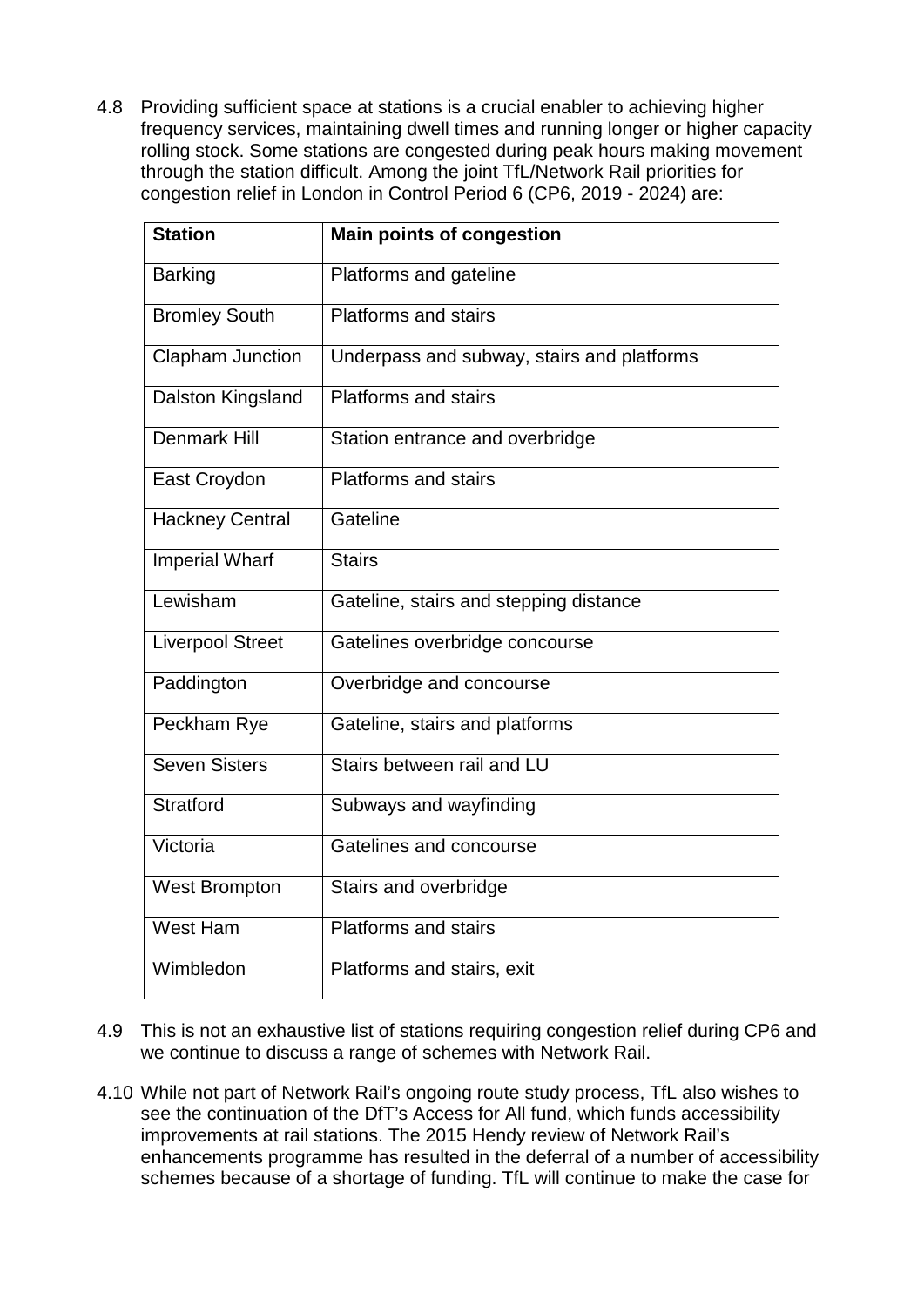stations it recommended for CP5 but which are not yet included in the programme. Appendix 3 contains a list of stations proposed for introduction of step free access.

## **5 Conclusions and next steps**

- 5.1 Initial discussions have been held with the DfT and TfL has been involved in the Network Rail route study process. These recommendations are reflected in route studies where these have been completed.
- 5.2 We are undertaking a programme of engagement with stakeholders, seeking their views on our recommendations for investment in rail in London.
- 5.3 The recommended schemes have been developed with a view to affordability and practicality. The document does not therefore include every scheme that some of the Boroughs would like to see, though the recommended schemes, or close variants of them, have previously been considered by London Councils at officer and member level, as well as TfL's sub-regional planning meetings.
- 5.4 Additionally, there are other aspirations which are out of scope of this document on HLOS3 because of the 2019-24 timescale or because they are not relevant to DfT's role in National Rail such as:
	- (a) London Underground extensions such as Bakerloo line to Lewisham;
	- (b) Tramlink and DLR extensions such as Tramlink to Sutton;
	- (c) schemes affecting international services; and
	- (d) any other schemes planned for the period beyond 1 April 2024.
- 5.5 These, together with station schemes will be covered in the proposed updated Mayor's Transport Strategy.

## **6 Financial Implications**

6.1 Most of the schemes are currently unfunded and funding would be sought through the Rail Industry Planning Process.

## **List of appendices to this report:**

Appendix 1: Summary table of TfL HLOS3 recommended train capacity schemes by corridor

Appendix 2: Reduction in crowding as a result of TfL's proposed enhancements Appendix 3: Table of step free access schemes

Appendix 4: Schemes outside the scope of our HLOS recommendations

## **List of Background Papers:**

None

| <b>Contact Officer:</b> | Gareth Powell, Director of Strategy and Contracted Services |
|-------------------------|-------------------------------------------------------------|
| Number:                 | 020 3054 8196                                               |
| Email:                  | GarethPowell@tfl.gov.uk                                     |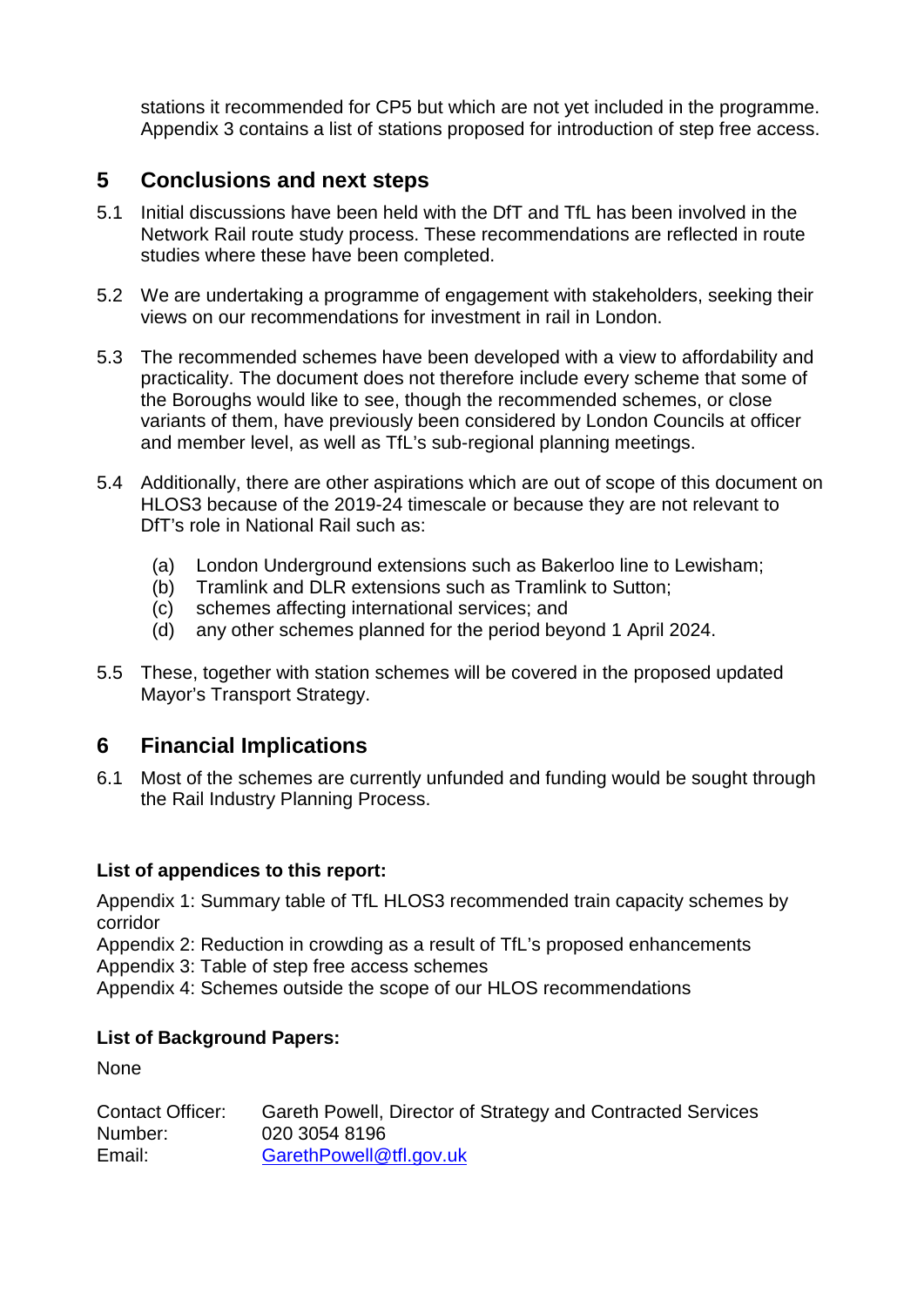### **Appendix 1: Summary table of TfL HLOS3 recommended train capacity schemes by corridor**

| <b>Corridor</b>         | Route                                        | Time of<br>day | <b>Recommendations</b>                                                                                                                                                                                                               |
|-------------------------|----------------------------------------------|----------------|--------------------------------------------------------------------------------------------------------------------------------------------------------------------------------------------------------------------------------------|
| Orbital                 | North and<br>West London<br>All day<br>Lines |                | Combination of train and platform lengthening and/or frequency<br>increases on London Overground services. Review case for<br>stations at Old Oak Common                                                                             |
|                         | West London<br>line                          | All day        | Additional services between Clapham Junction and Shepherds<br>Bush operated by 8-car South Central services                                                                                                                          |
|                         | East London<br>Line                          | All day        | Investigate frequency increase to 24 tph on the core                                                                                                                                                                                 |
| <b>East Coast</b>       | Main Line and<br><b>Hertford Loop</b>        | Peak           | Increase peak frequency between Welwyn and Hertford North and<br>Moorgate                                                                                                                                                            |
| West Anglia             | Main Line                                    | All day        | Additional tracks and line speed improvements to allow extra 2tph<br>fast services and 2tph stopping services and the extension of<br>Stratford -Angel Road services to Broxbourne (not modelled)                                    |
|                         | Southbury<br>Loop                            | Peak<br>only   | Enhanced turnback facilities to allow additional 2 tph peak service<br>between Cheshunt and Seven Sisters                                                                                                                            |
| Great<br>Eastern        | <b>Main Line</b>                             | Peak<br>only   | Increase in frequency by up to 3tph and lengthening of outers to<br>up to 12 cars                                                                                                                                                    |
| Essex<br>Thameside      | Main Line                                    | Peak<br>only   | Train lengthening to up to 12 cars on selected peak services<br>to/from Shoeburyness, Southend Central and Laindon                                                                                                                   |
|                         | <b>Tilbury Loop</b>                          | Peak<br>only   | Train lengthening to up to 12 cars on selected peak services<br>to/from Shoeburyness, Thorpe Bay, Southend Central and Pitsea,<br>via both Rainham and Ockendon                                                                      |
| South<br>Eastern        | Metro services                               | All day        | Metro-isation of service pattern to increase frequencies and new<br>rolling stock                                                                                                                                                    |
| South<br>Central        | Main Line                                    | Peak<br>only   | Additional two platforms at East Croydon. Remodelled junctions in<br>East Croydon area. Remodelling at Victoria. Additional platform at<br>Norwood Junction.                                                                         |
|                         | Metro services                               | All day        | Metro-isation of service pattern to increase frequencies. New<br>interchange at Streatham. Introduction of metro style rolling stock                                                                                                 |
|                         | Main Line                                    | Peak<br>only   | Junction remodelling at Woking/ Basingstoke in order to increase<br>frequency for 12-car trains                                                                                                                                      |
| South                   | Metro services                               | n/a            | Start preparations for Crossrail 2 (not modelled)                                                                                                                                                                                    |
| Western                 | <b>Windsor Line</b>                          | Peak<br>only   | Train and platform lengthening to 12 cars on peak services to/from<br>Reading. Start work on capacity scheme to provide southern<br>access to Heathrow via or Main Line Windsor Lines linked to<br>Heathrow expansion (not modelled) |
| Great<br>Western        | Main Line                                    | n/a            | Completion of Crossrail, electrification and resulting introduction of<br>new rolling stock. Western access to Heathrow linked to Heathrow<br>expansion (not modelled)                                                               |
| Chiltern                | Main Line and<br>Aylesbury<br>n/a<br>route   |                | Train lengthening                                                                                                                                                                                                                    |
| <b>West Coast</b>       | Main Line<br>n/a                             |                | Alterations to services may be required during HS2 construction<br>Train lengthening to 12 cars                                                                                                                                      |
| Thameslink<br>Main Line |                                              | n/a            | No scheme proposed subsequent to completion of Thameslink<br>programme                                                                                                                                                               |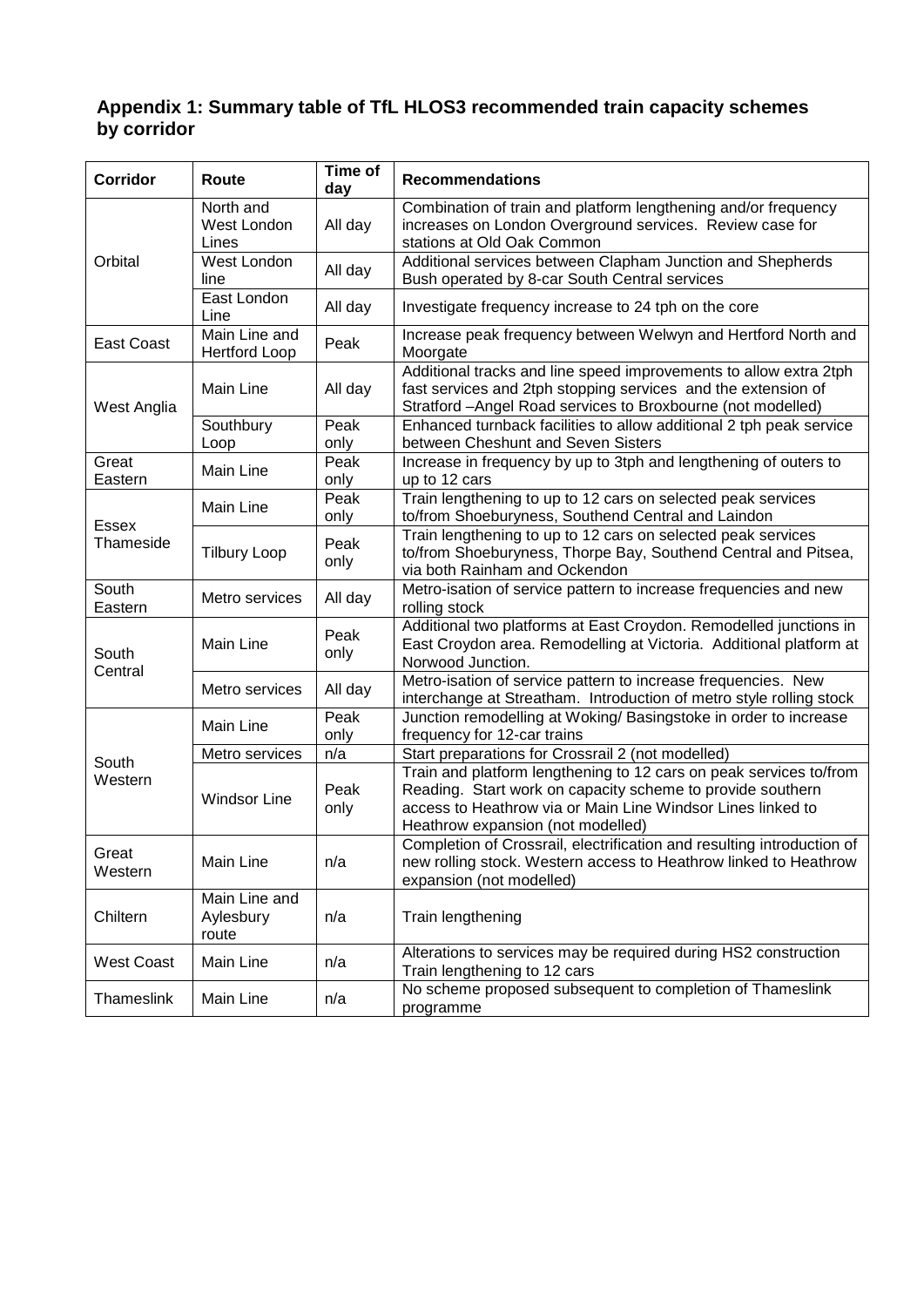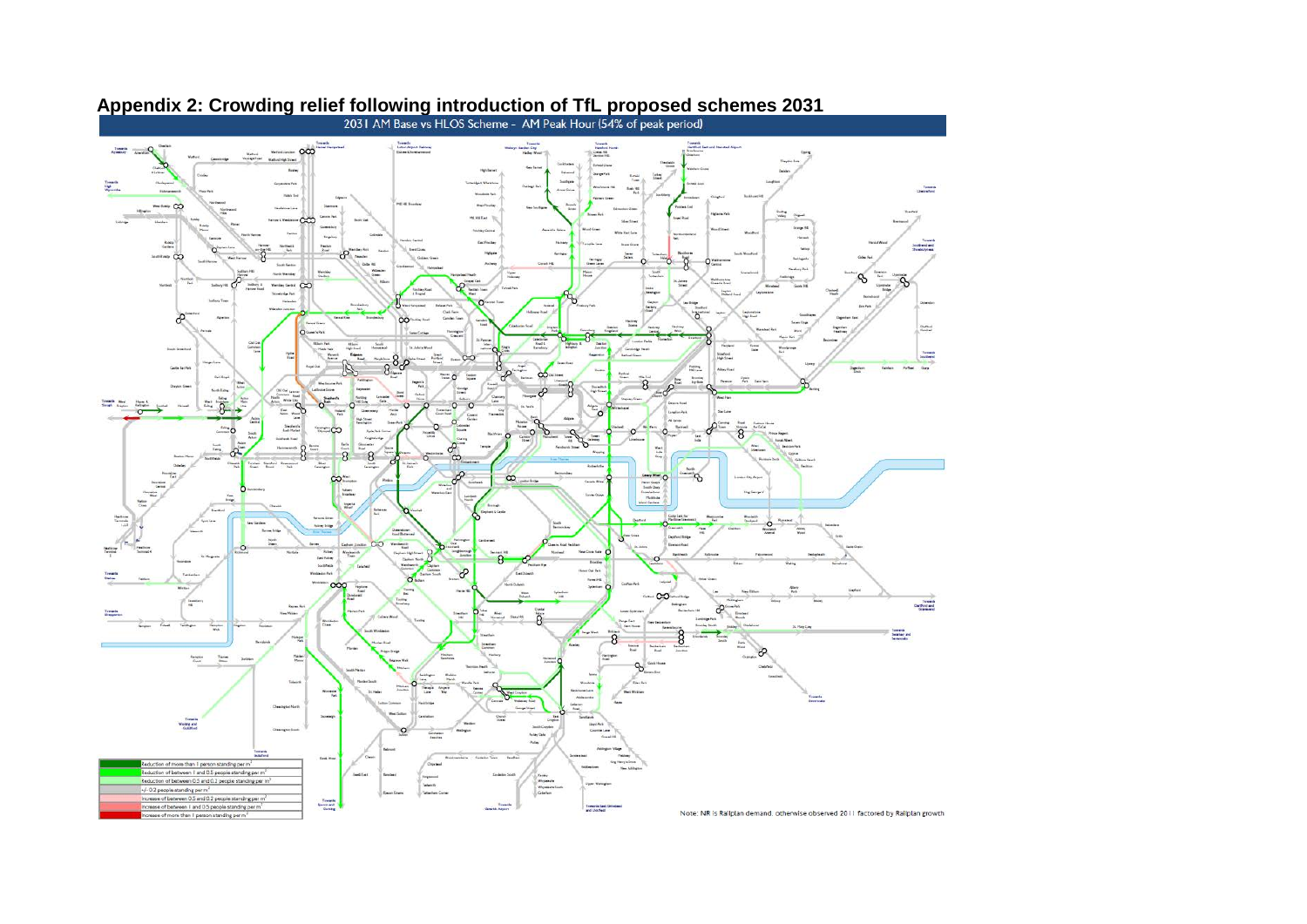### **Appendix 3: London stations proposed for step free access**

### **Access for All Schemes for delivery in Control Period 5**

Alexandra Palace Bexley Blackhorse Road **Brondesbury Carshalton** Coulsdon South Finsbury Park Palmers Green Plumstead **Selhurst Shortlands** Tottenham Hale West Hampstead **Whitton** 

### **Access for all schemes deferred to Control Period 6**

**Barnes** Battersea Park Hither Green Petts Wood Queen's Park Peckham Rye Seven Sisters St Mary Cray **Streatham** 

### **Crossrail (Elizabeth line) step free access schemes**

Hanwell Iver Langley Manor Park Maryland Seven Kings Taplow